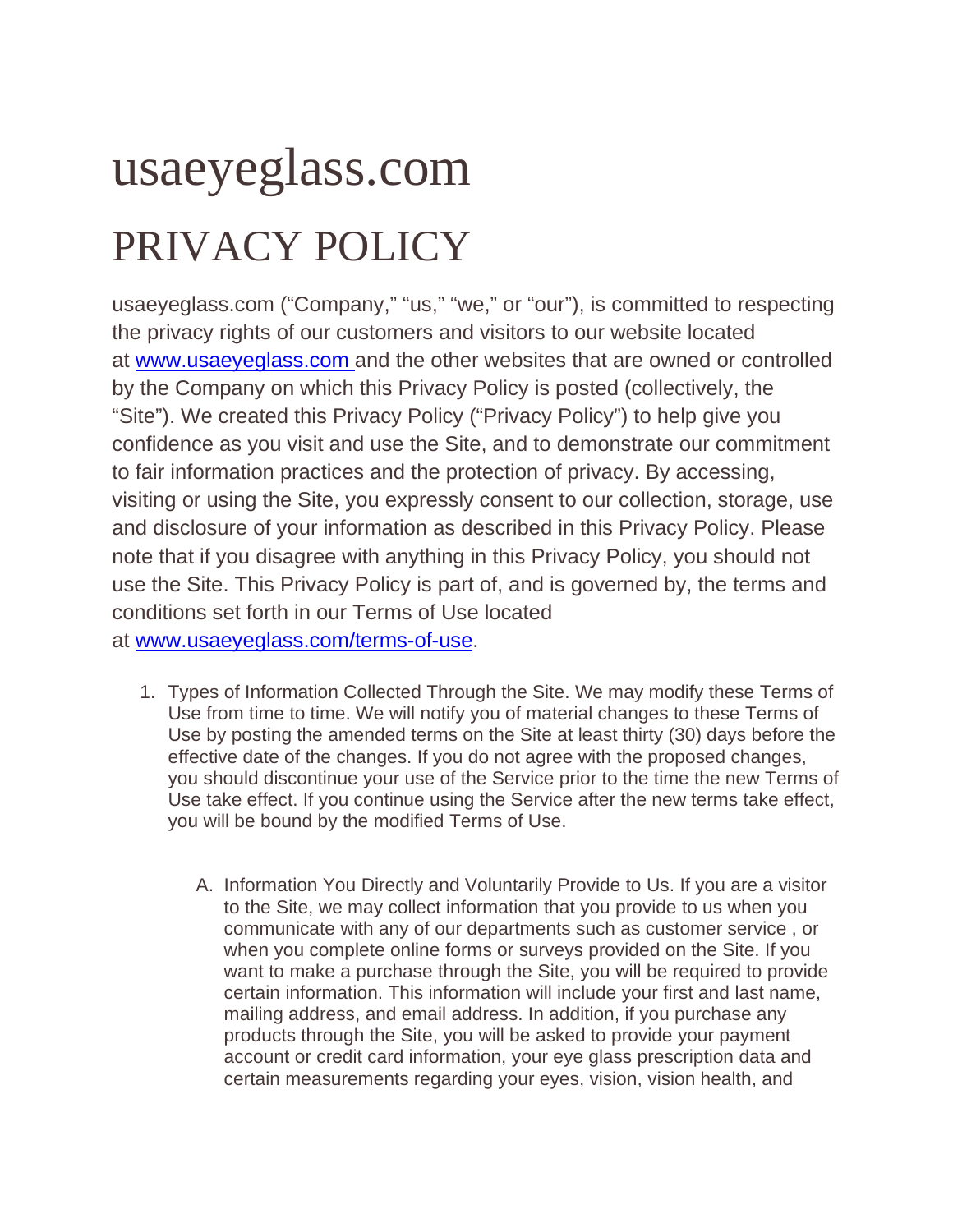needs for eyeglasses, and you may also elect to provide photographs of frames.

- B. Information Automatically Collected Through the Site. We may automatically collect information about you when you use the Site. For example, if you access the Site through a computer, we will automatically collect information such as your browser type and version, computer and connection information, IP address and standard web log information. If you access the Site through a mobile device, we may also be able to identify the location of your mobile device. You may choose not to share your location details with us by adjusting your mobile device's location services settings. For instructions on changing the relevant settings, please contact your service provider or device manufacturer. We may automatically collect information from you when you use the Site using "cookies" and other similar technologies, such as web beacons, to automatically collect information about you when you use the Site. Cookies are small amounts of data that are stored within your computer's Internet browser and that are accessed and recorded by the websites that you visit so that they can recognize the same browser navigating online at a later time. Information that may be collected by cookies when you use the Site may include, without limitation:
	- $\circ$  the pages you visit within the Site;
	- $\circ$  the date and time of your visit to the Site;
	- $\circ$  the amount of time you spend using the Site;
	- <sup>o</sup> the Internet Protocol (IP) address used to connect your computer to the Internet; and/or
	- <sup>o</sup> your computer and connection information such as your browser type and version, operating system and platform. You can set your browser to reject cookies or to notify you when you are sent a cookie. However, if you disable cookies you may not be able to log in to the Site or to use certain features of the Site. To find out more about cookies, including how to see what cookies have been set on your device and how to manage and delete them, visit [www.allaboutcookies.org.](http://www.allaboutcookies.org/)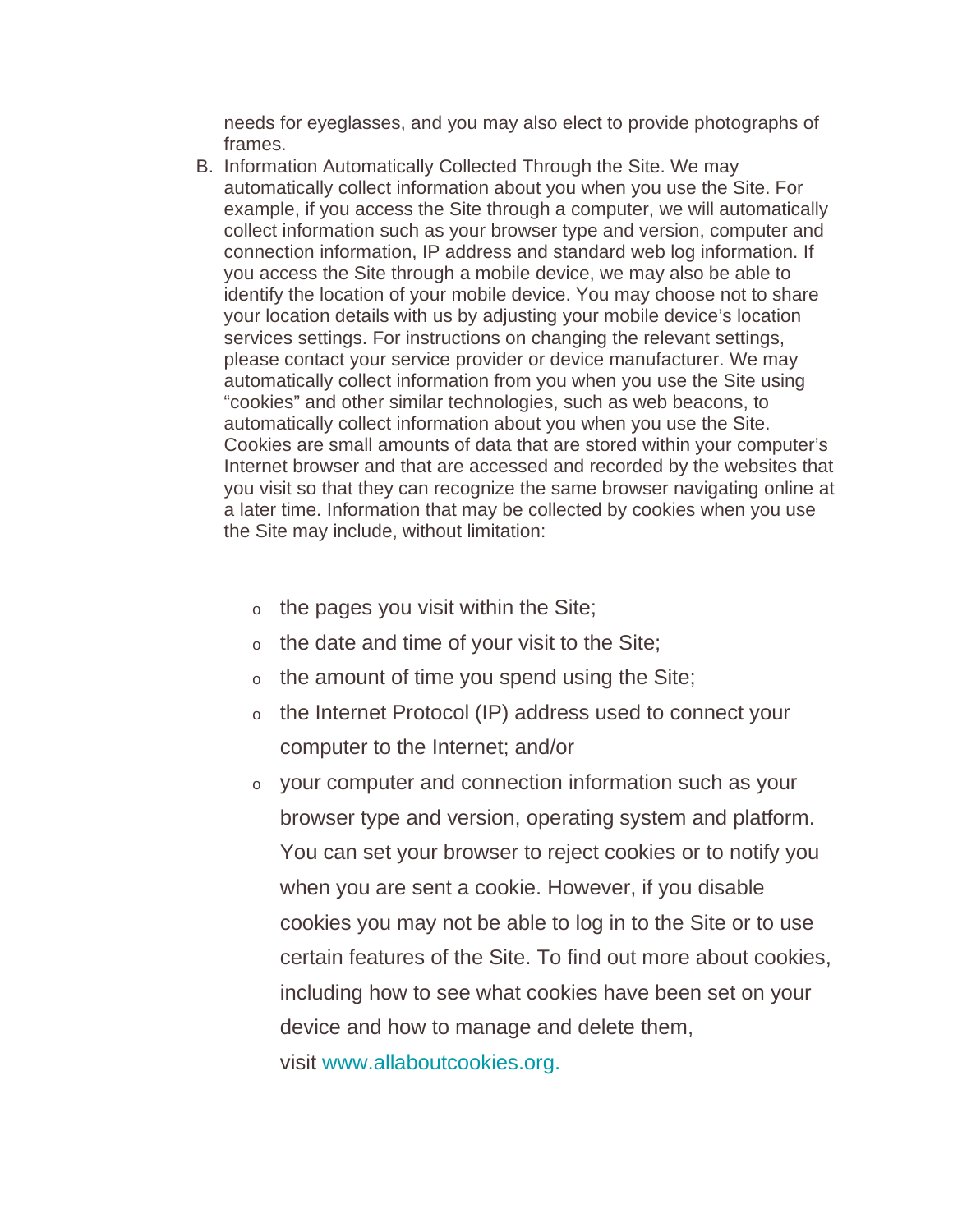- C. Information Collected by Third Parties through Third Party Links and Content. The Site may include links to other websites and other content from third party businesses. These third party businesses may use cookies, web beacons or other similar technology to collect information about you. The Company does not have access to or control over these third parties or the cookies, web beacons or other technology that these third parties may use. We are not responsible for the privacy practices of these third parties or the content on any third party website. You are encouraged to review the privacy policies of the different websites you visit and of the advertisers whose ads you may choose to click while on our Site (see section 3 below for additional information about Online Advertising).
- D. Information Collected by Third Party Analytics Services. We may work with third party analytics services to help us understand how the Site is being used, such as tracking the frequency and duration of use of the Site. We may use Google Analytics, a web analytics service provided by Google, Inc. ("Google"), to collect information about your use of the Site. Google and these analytics services may use cookies to collect information about the content you view, what websites you visit immediately prior to and after visiting the Site, and your system information and geographic information. The information generated by these cookies about your use of the Site will be transmitted to and stored by the applicable analytics services. The information collected by these analytics services allows us to analyze your use of the Site.
- E. Information You Share on Third Party Websites or through Social Media Services. The Site may include links to third party websites and social media services where you will be able to post comments, stories, reviews or other information. Your use of these third party websites and social media services may result in the collection or sharing of information about you by these third party websites and social media services. We encourage you to review the privacy policies and settings on the third party websites and social media services with which you interact to make sure you understand the information that may be collected, used, and shared by those third party websites and social media services.
- F. Information You Share with Third Party Review Services. You may also provide information directly to third parties through the Site if you elect to use the third party review service that we offer through the Site, Reseller Ratings by Answers. You are not required to use the Reseller Ratings by Answers service, but you may elect to do so by opting in and providing your email address. A copy of the Reseller Ratings by Answers privacy policy is located at [www.resellerratings.com/faqs#privacy.](http://www.resellerratings.com/faqs#privacy) When you are asked by Reseller Ratings by Answers to share your thoughts about one of our products, your review may be posted on the Site as well as on sites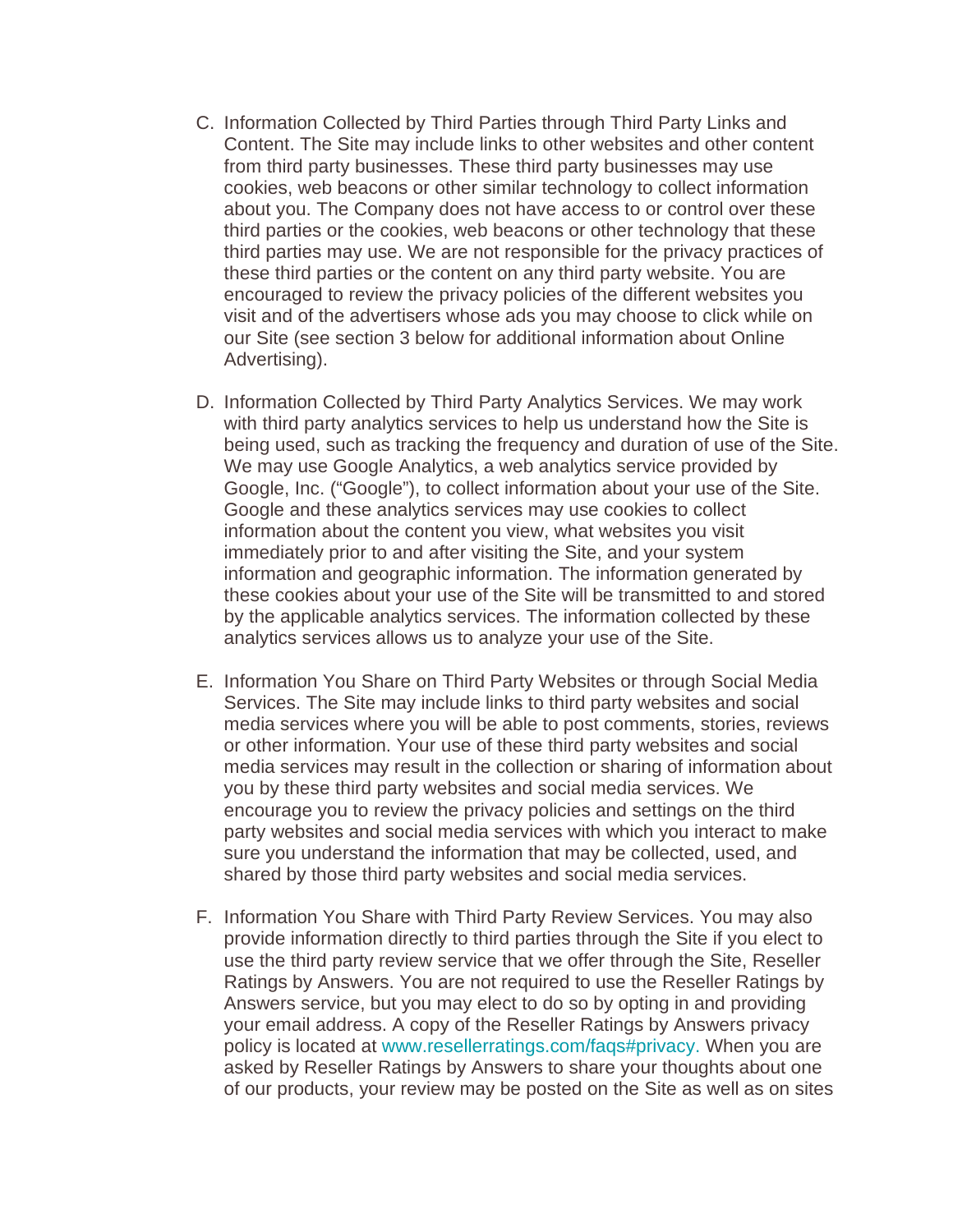that share reviews with the shopping community such as Google and others.

- G. Information You Post on the Site. If you post information on public areas of the Site that information may be collected and used by the Company, other users of the Site, and the public generally. We strongly recommend that you do not post any information through the Site that allows strangers to identify or locate you or that you otherwise do not want to share with the public.
- H. Information You Provide to Payment Processors. All payments made through the Site are processed by our third party providers. All information collected by these third party providers for purposes of processing your payments is not available to us, unless you have otherwise provided this information to us in connection with your use of the Site.
- 2. How We Use the Information We Collect.
	- A. Order Fulfillment and Customer Service. We use the information we gather through the Site to process orders you place through the Site or respond to requests or communications you send to us through the Site. We may also use the information we collect about you through the Site to help us better understand how the Site and our products and services are being used. By identifying patterns and trends in usage, we are able to better design the Site and our products and services to improve your experience.
	- B. Marketing Communications. If you have provided your email address to us, we may email you about products and services that we believe may be of interest to you. If you wish to opt-out of receiving these emails from us, please follow the instructions contained in each email you receive from us which will allow you to opt-out of receiving further email marketing communications from us.
	- C. Sensitive Information. With regard to sensitive information you provide through the Site, such as information about your medical or health conditions, we will handle, process and share this information in accordance with all applicable legal and regulatory requirements.
	- D. Online Advertising. The Company and third party businesses may use the information collected through the Site using cookies, web beacons, and other similar technologies to help manage online advertising programs. This information may enable us, as well as third-party advertising services and other third-party businesses to track the actions of users online over time and across different web sites or platforms to measure statistics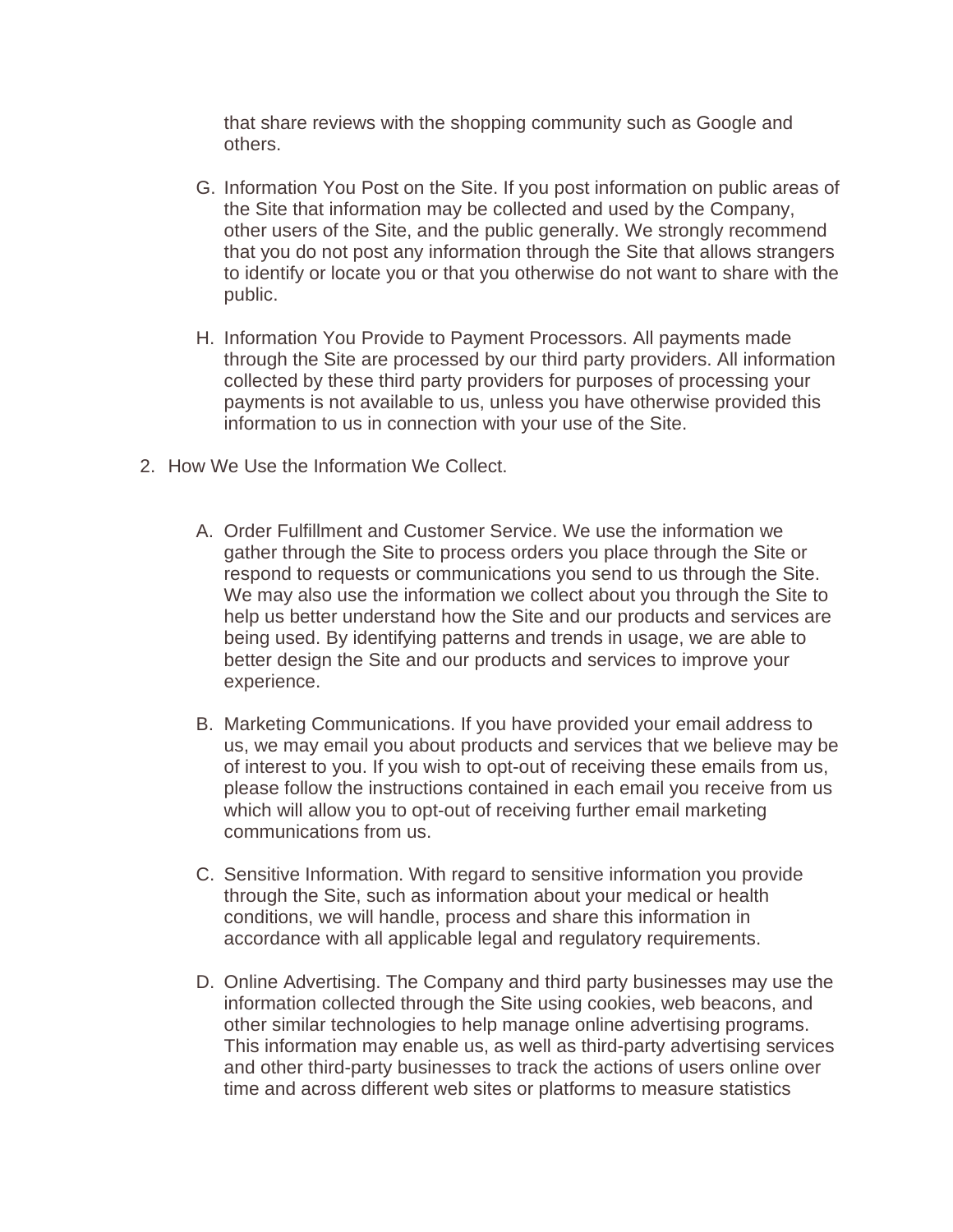relating to marketing efforts, and to deliver electronic advertisements that may be more relevant to individual consumers and that will improve the consumer experience. For information about how tracking works for online advertising purposes, and what happens when you elect a do-not-track option, visit [www.aboutads.info/choices.](http://www.aboutads.info/choices) In addition, some third party businesses may provide a mechanism to opt-out of their technology. For more information about the opt-out process, you may visit the Network Advertising Initiative website, available at: [www.networkadvertising.org/managing/opt\\_out.asp.](http://www.networkadvertising.org/managing/opt_out.asp) Do Not Track: Your browser may allow you to adjust your browser settings so that "do not track" requests are sent to the websites that you visit. However, the Company will not disable tracking technology that may be active on the Site in response to any "do not track" requests that we receive from your browser.

- 3. How We Share Your Information with Third Parties. The Company shares your information with third parties in some circumstances as follows:
	- A. Third-Party Service Providers. We will disclose your information to our contractors, affiliates, distributors and suppliers ("Service Providers") who provide certain services to us or on our behalf, such as fulfilling orders you place through the Site, processing payments, operating and supporting the Site, analyzing data, or performing marketing or consulting services. These Service Providers will only have access to the information needed to perform these limited functions on our behalf.
	- B. Response to Subpoenas or Court Orders or to Protect Rights and to Comply with Our Policies. We will disclose your information to government authorities or third parties if: (a) required to do so by law, or in response to a subpoena or court order; (b) we believe in our sole discretion that disclosure is reasonably necessary to protect against fraud, to protect the property or other rights of us or other users, third parties or the public at large; or (c) we believe that you have abused the Site by using it to attack other systems or to gain unauthorized access to any other system, to engage in spamming or otherwise to violate applicable laws. You should be aware that, following disclosure to any third party, your information may be accessible by others to the extent permitted or required by applicable law.
	- C. Business Transfers; Bankruptcy. In the event of a merger, acquisition, bankruptcy or other sale of all or a portion of our assets, any user information owned or controlled by us may be one of the assets transferred to third parties. We reserve the right, as part of this type of transaction, to transfer or assign your information and other information we have collected from users of the Site to third parties. Other than to the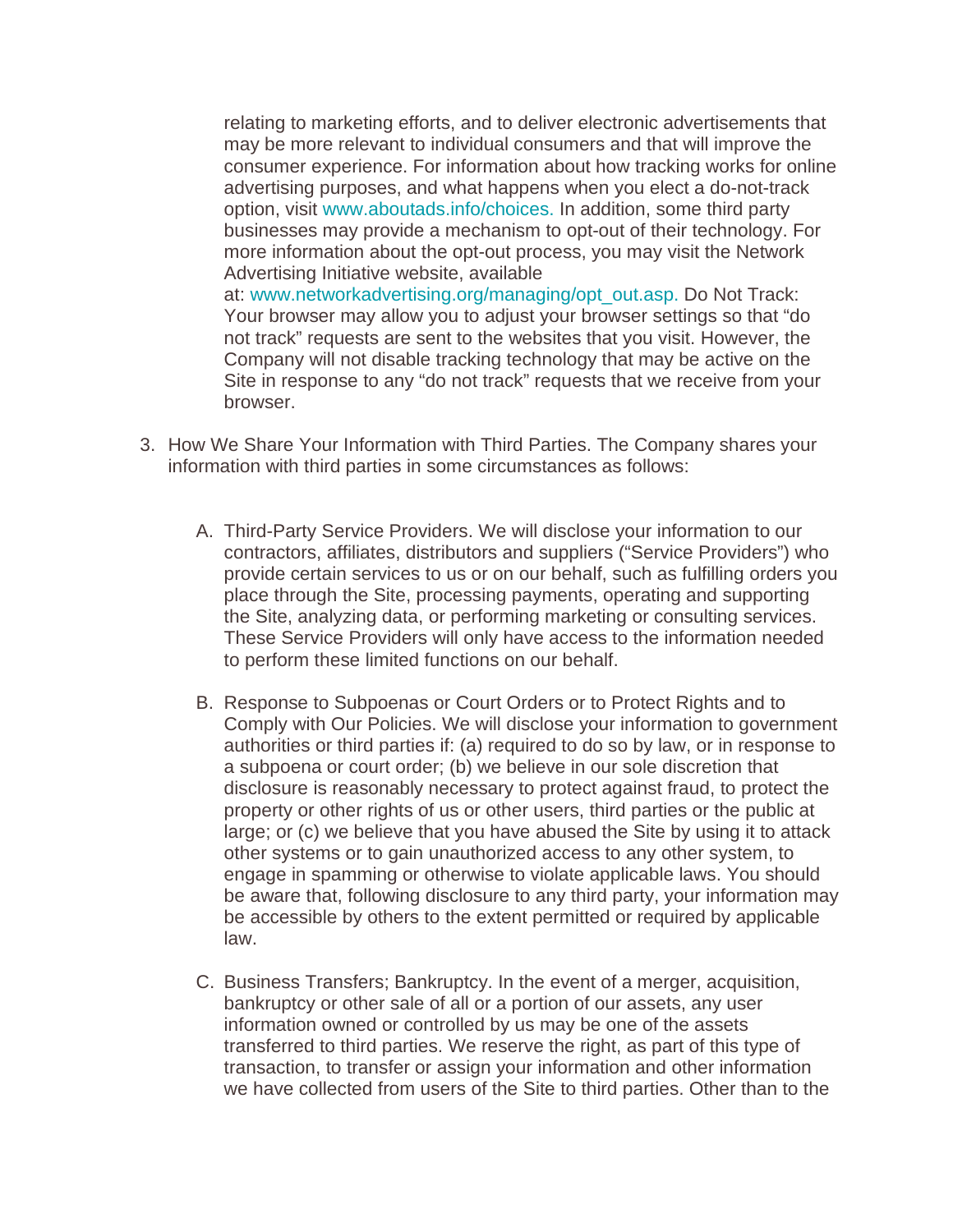extent ordered by a bankruptcy or other court, the use and disclosure of all transferred user information will be subject to this Privacy Policy. However, any information you submit or that is collected after this type of transfer may be subject to a new privacy policy adopted by the successor entity.

- D. Aggregate Information. We may share information relating to users of the Site with affiliated or unaffiliated third parties on an anonymous, aggregate basis. While this information will not identify you personally, in some instances these third parties may be able to combine this aggregate information with other data they have about you, or that they receive from third parties, in a manner that allows them to identify you personally.
- E. Our Affiliates. We may share some or all of your information with our parent company, subsidiaries and corporate affiliates, joint venturers, or other companies under common control with us. If you opt-in to receive marketing communications from third parties, we may permit these entities to use your information for their own marketing purposes. If you would like us to stop providing your information to our affiliates for their own marketing purposes, you may opt-out by emailing us at info@usaeyeglass.com.
- F. Third Party Marketing Partners. If you affirmatively opt-in to receive marketing communications from third parties, we may, from time to time, share the information you provide to us with selected third party marketing partners that we believe offer products or services that may be of interest to you. If you would like us to stop providing your information to our third party marketing partners, you may opt-out by emailing us at info@usaeyeglass.com.
- 4. Children Under Age 16. The Site is not intended for children under age 16. We do not knowingly collect or distribute personal information that we collect directly from children under the age of 16. We may collect prescription information for children under the age of 16, and other information as necessary to effect payment for, and delivery of a Dollareyeglass.com product, if a parent or guardian of a child places an order for a child's glasses through the Site. We will use this prescription information and the related payment and delivery information collected in the course of fulfilling that order only for fulfilling the applicable order, and only within the limits permitted by applicable law. We will treat this information in accordance with this Privacy Policy, except that Section 2B ("Marketing Communications"), 3D ("Aggregate Information"), 3E ("Our Affiliates") and 3F ("Third Party Marketing Partners") will not apply.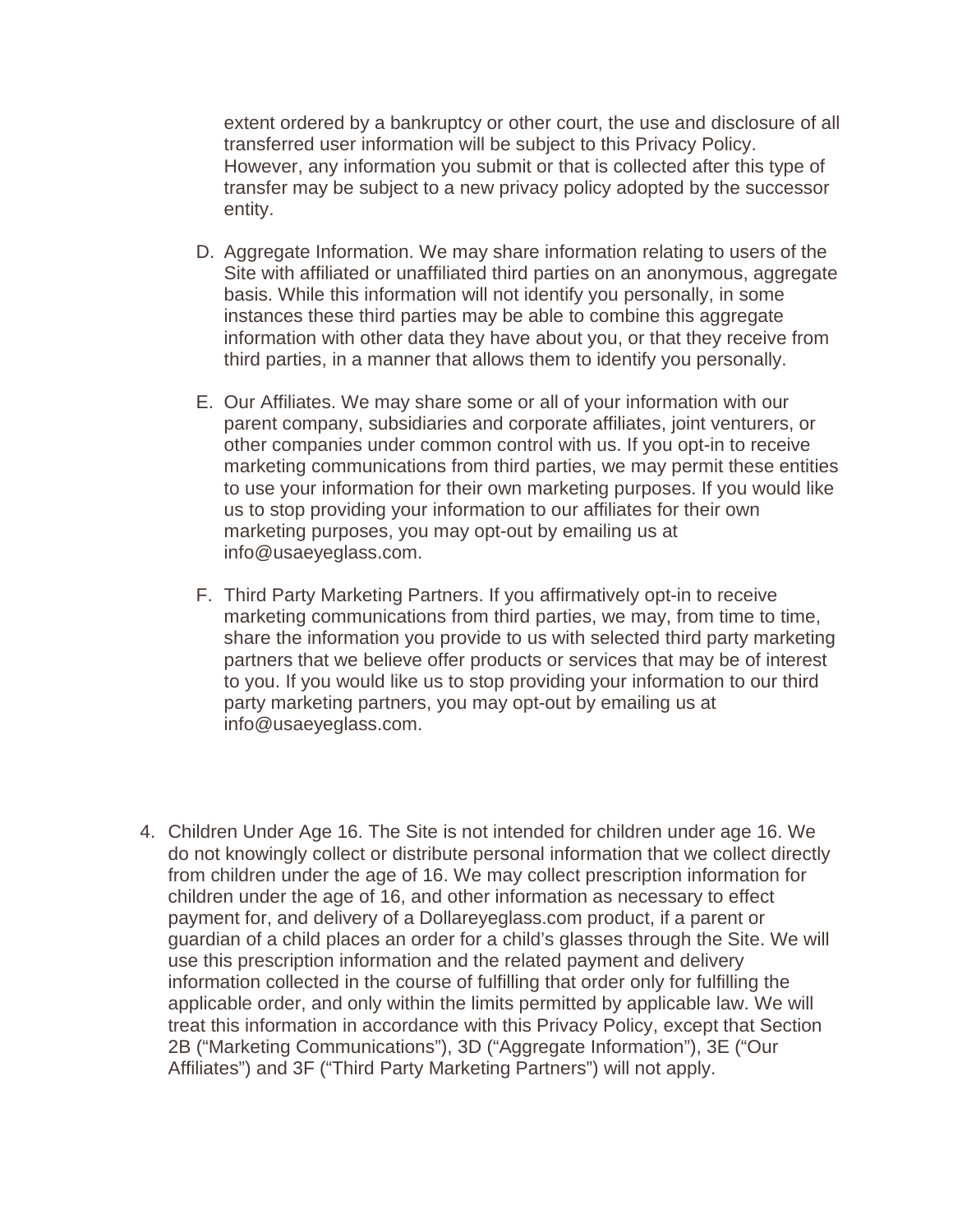- 5. Security of Your Information. We implement security measures intended to protect against the loss, misuse and alteration of the information under our control. Please be aware that no data transmission over the Internet can be guaranteed to be 100% secure. As a result, the Company cannot guarantee or warrant the security of any information you transmit on or through the Site and you do so at your own risk. Still, the security of your personal information is important to us. When you enter sensitive information on our site, we encrypt the transmission of that information using secure socket layer technology (SSL). Please remember that you play a valuable part in security as well. After you have finished using our Site, you should log off and exit your browser so no unauthorized persons can use our Site with your name and account information. ------------
- 6. Deletion of Your Account. Should you require any assistance or encounter any difficulty in deleting or de-activating your account, you may contact us via email at privacy@dollareyeglass.com, and we will make commercially reasonable efforts to respond to your request within seven business days. Please be aware that even after your Account is terminated or deleted some or all of your information may still remain visible to others, including but not limited to any information that has been: (a) incorporated into others user's content, comments, postings, submissions, including but not limited to Course comments ; (b) copied, stored or disseminated by other users; (c) shared or disseminated by you or others such as in a public posting; or (4) posted on a third party platform. Termination of your account will not result in the removal of information collected and already put in aggregate form or information that cannot, in our sole discretion, be removed without undue burden to us. Even after you delete your account or your account is otherwise terminated, we may retain your information as long as we have a legitimate purpose to do so and in accordance with applicable law. We also may retain backup copies of your information on our servers or databases (and/or any authorized third party servers or databases we use) for legitimate purposes such as assist with any legal obligations, resolve disputes, and enforce Our agreements. Such information may be disclosed pursuant to this Privacy Policy regardless of whether your account is deleted or terminated.
- 7. Updates and Changes to Privacy Policy. We will notify you of changes to this Privacy Policy by posting the amended terms on the Site at least thirty (30) days before the effective date of the changes. If you do not agree to the changes, you should discontinue your use of the Site prior to the time the modified privacy policy takes effect. If you continue using the Site after the modified privacy policy takes effect, you will be bound by the modified privacy policy.
- 8. Use of Information Outside Your Country of Residence. If we become a global company, with offices and operations in numerous countries, we may store personal information about customers who are resident in the European Economic Area (the "EEA") and beyond in many different countries and territories worldwide. To facilitate our global operations, we may transfer and access such